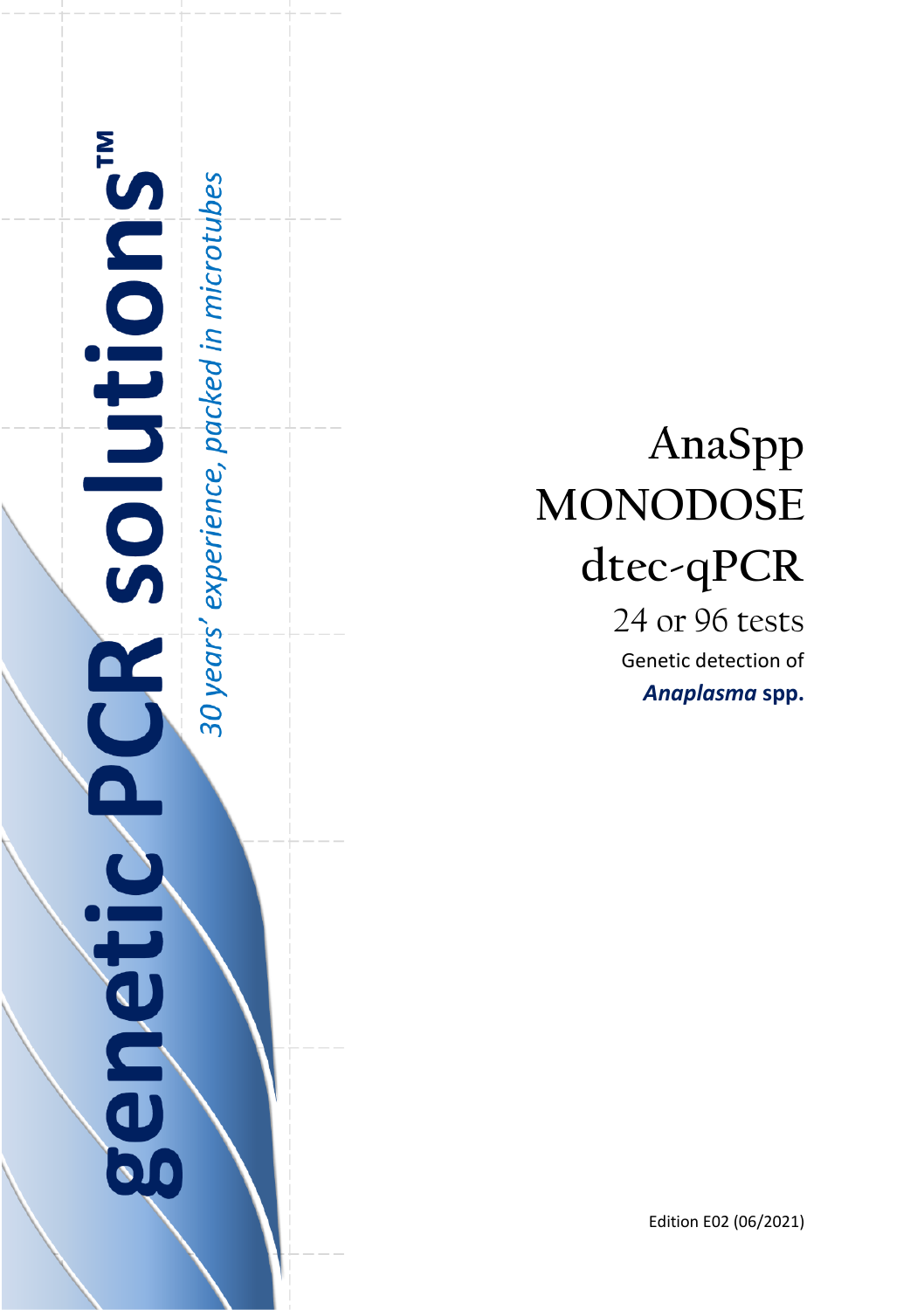#### NOTICES, DISCLAIMERS, AND TRADEMARKS

These products included in the present kit are sold exclusively for research use only by the purchaser. They may not be used for human or veterinary in vitro diagnostic (IVD) applications and they may not be re-sold, distributed or re-packaged without express written authorization by GPS™. The developed sequences of primers and probes contained in this mix are a developed industrial property of GPS™. Separate licenses for other than the aforementioned internal R&D applications of the product may be available. Please inquire via info@geneticpcr.com.

PCR is a proprietary technology covered by several US and foreign equivalent patents. These patents are owned by Roche Molecular Systems Inc. and have been sublicensed by PE Corporation, or licensed by Roche from Life Technologies (formerly Applied Biosystems business group of the Applera Corporation), in certain fields. Depending on your specific application you may need a license from Roche or Life Technologies to practice certain aspects of PCR. In addition, the 5' nuclease assay and certain other homogeneous amplification methods used in connection with the PCR process may be claimed by certain patents of Roche or Life Technologies. Inquiries about obtaining a license under such rights can be made by contacting the Director of Licensing, Life Technologies, 850 Lincoln Centre Drive, Foster City, CA 94404 or the Licensing Department at Roche Molecular Systems Inc., 1145 Atlantic Avenue, Alameda, CA 94501.

GPS™ is a trademark of GENETIC ANALYSIS STRATEGIES SL. The purchase of the product from GPS™ cannot be construed as an authorization or implicit license under any patent rights owned by Roche or Life Technologies.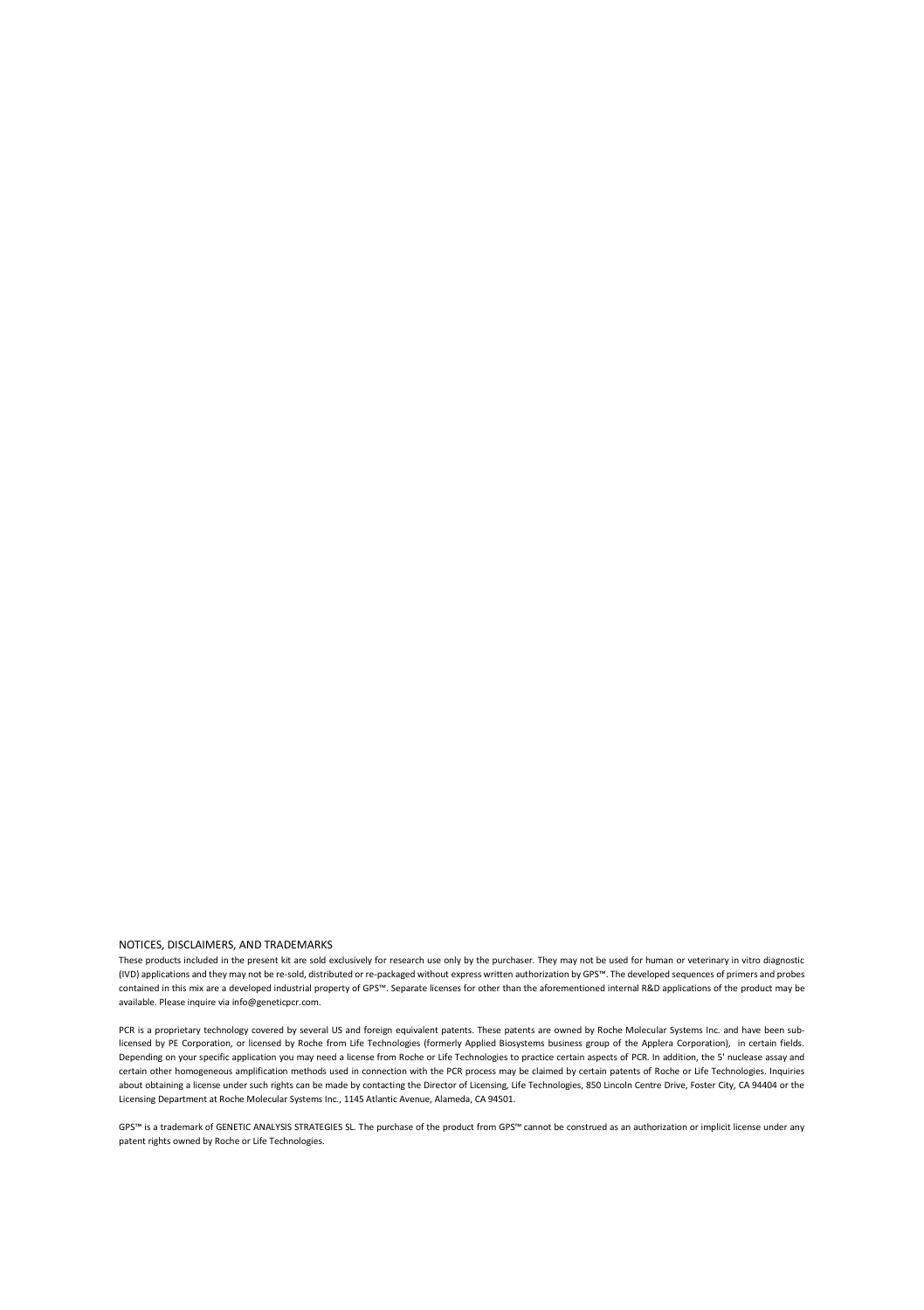

# **INDEX**

|                                               | $\overline{2}$ |
|-----------------------------------------------|----------------|
|                                               | 3              |
|                                               | 3              |
|                                               | 3              |
|                                               | 4              |
|                                               | 4              |
| Preparation of standard curve dilution series | 5              |
|                                               | 6              |
|                                               | 7              |
|                                               | 8              |
|                                               | 9              |
|                                               | 9              |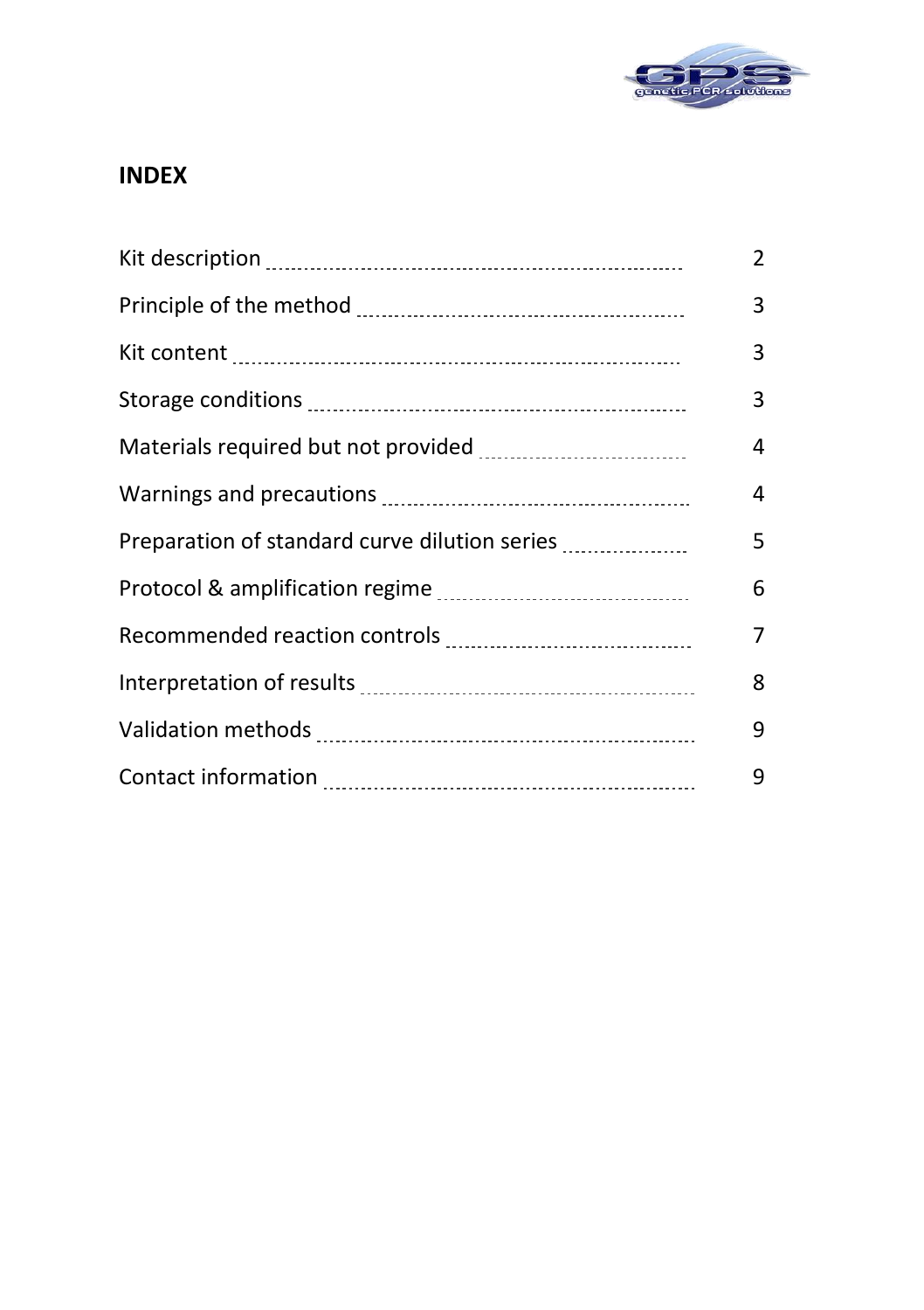#### **DESCRIPTION**

The **AnaSpp MONODOSE dtec-qPCR** contains individual ready-to-use tubes containing all the components needed for *Anaplasma* **spp.** detection by using qPCR. *Anaplasma* is a genus of rickettsiales bacteria belonging to the Ehrlichiaceae family. Anaplasmas reside in host blood cells and lead to the disease anaplasmosis. An intermediate tick hosts is required for maturation. One of the major consequences of infection by red blood cells infecting *Anaplasma* is the development of haemolytic anaemia due to the damage done to red blood cells. The disease most commonly occurs in tropical areas of the world. Some species of the genus of veterinary interest include *A. marginale*, *A. centrale* in cattle; *A. mesaeterum*, *A. ovis* in sheep and goats and *A. phagocytophilum* in dogs, cats and horses. *A. phagocytophilum* can infect also humans.

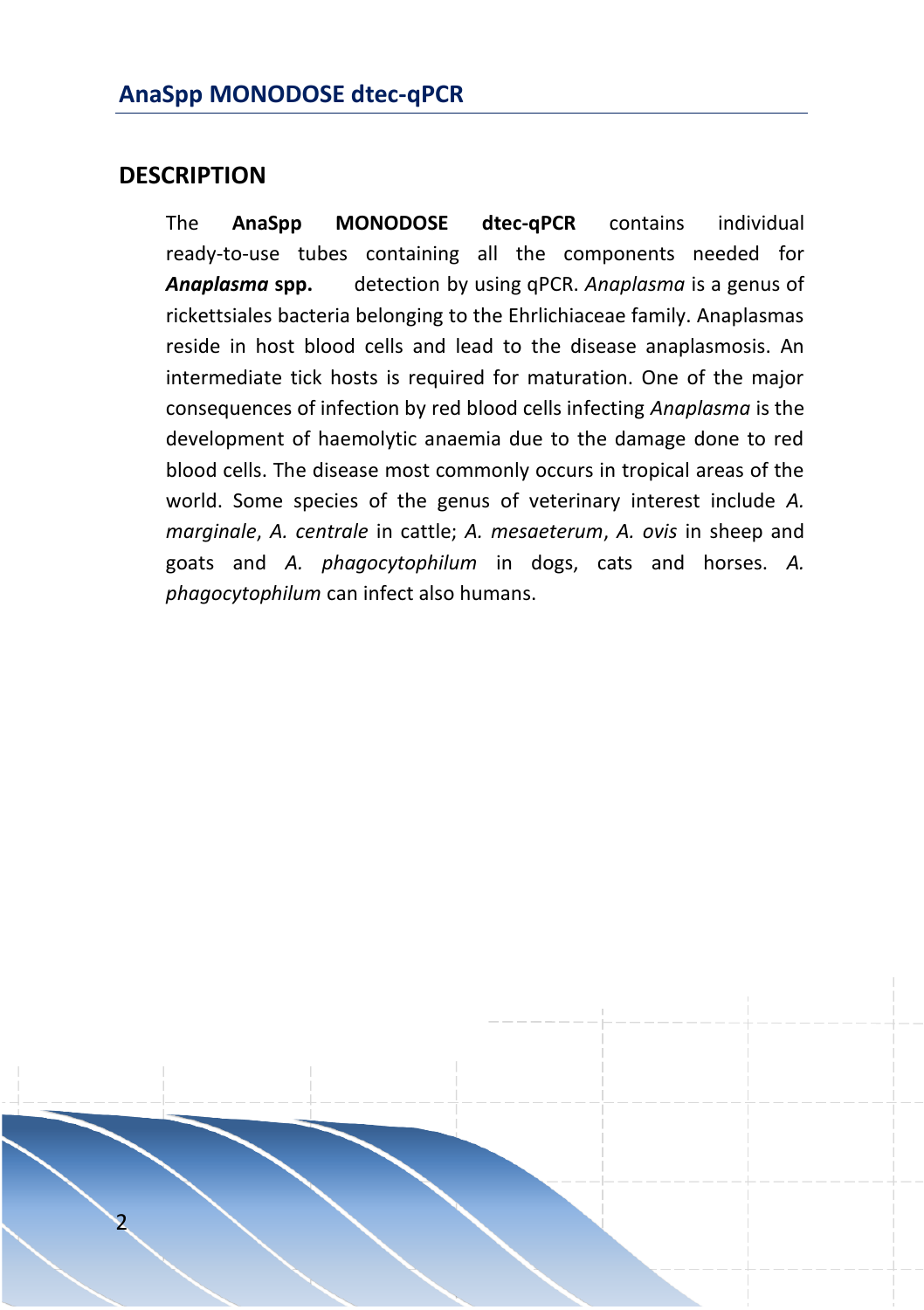

# **PRINCIPLE OF THE METHOD**

Polymerase chain reaction (PCR) allows the amplification of a target region from a DNA template by using specific oligonucleotides. In realtime PCR (qPCR), the accumulating amplified product can be detected at each cycle with fluorescent dyes. This increasing signal allows to achieve sensitive detection and quantification of pathogens.

# **KIT CONTENT**

**TargetSpecies MONODOSE dtec-qPCR** (INDIVIDUAL TUBES), contains a dehydrated mixture for qPCR amplification. 24 or 96 reactions

**[OPTIONAL] Internal Control,** if requested the MONODOSE tubes will include primers, probe, and DNA template to evaluate PCR inhibition.

**DNase/RNase free water** (GREEN CAP), 1.5 ml

**Standard Template** (RED CAP), dehydrated target copies for positive control.

**Template buffer** (BLACK CAP), exclusive for resuspension of the Standard Template. 150 µl

# **STORAGE CONDITIONS**

All the components of **AnaSpp MONODOSE dtec-qPCR** are stable at room temperature for transport. At arrival, if not immediately used, it should be stored at -20 ºC. Individual tests are stable for one year (see expiration date on the label).

For **Standard Template** (RED CAP) we recommend, once dissolved, store **in an exclusive box** at -20 ºC.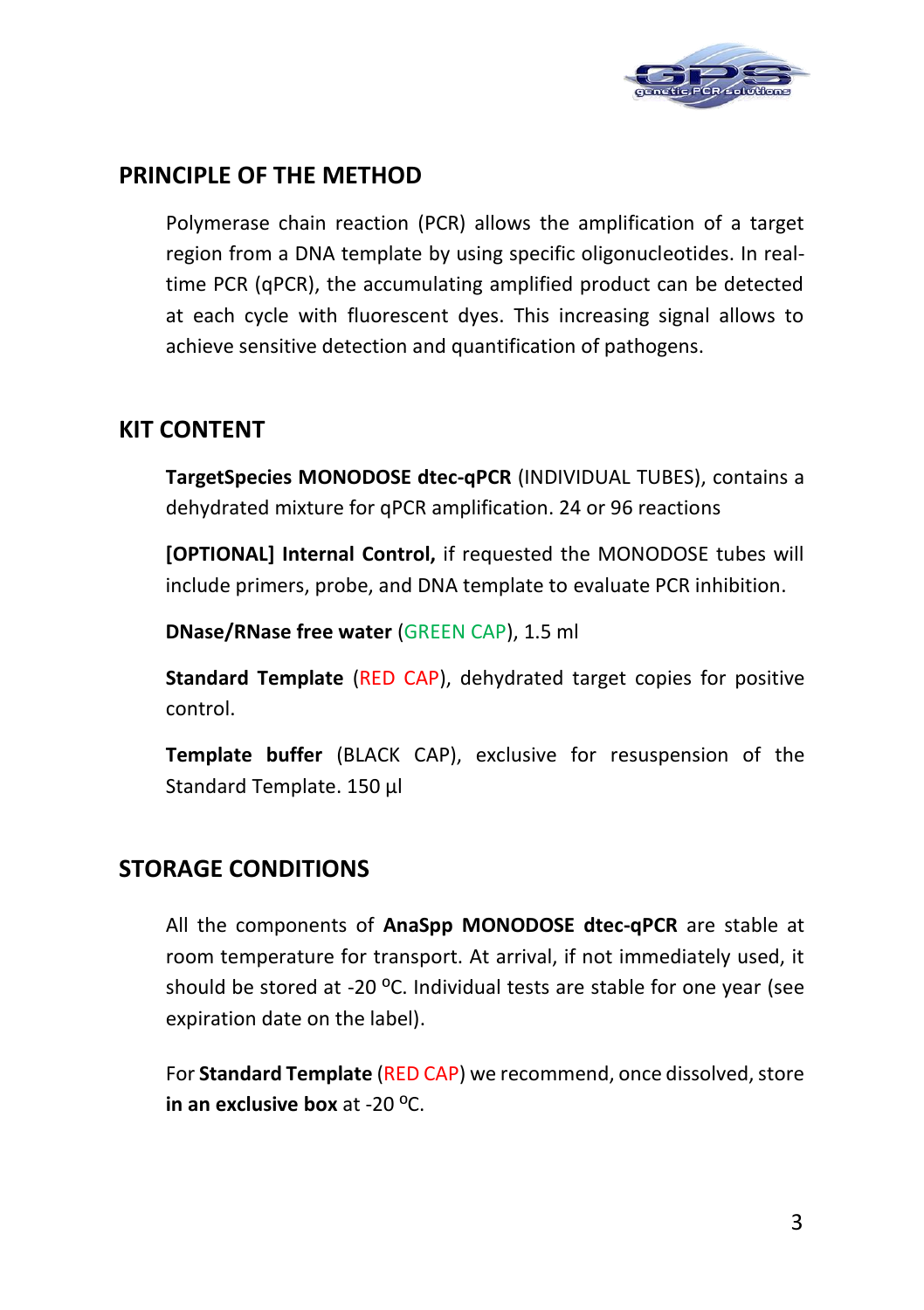# **MATERIALS REQUIRED BUT NOT PROVIDED**

- DNA isolation kit (*GPSpin* extraction/purification kits recommended)
- DNase/RNase free water (to prepare standard curve dilution)
- Micropipettes and sterile pipette tips with filters
- Low retention tubes certified as DNase/RNase free
- Vortex mixer and spinner centrifuge
- Cooling block
- Real-time PCR device

# **WARNINGS AND PRECAUTIONS**

- For Research Use Only (RUO).
- To avoid possible misuse, carefully read the handbook.
- Proper training is recommended for correct operation of the kit.
- According to good laboratory practices, always wear a suitable lab coat, disposable gloves, and protective goggles.
- All the instruments used must been verified and calibrated according to the manufacturer's recommendations.
- Any kind of sample can be analysed with this assay after appropriate nucleic acid extraction.

#### **General precautions**

- ⚠ To prevent contamination of micropipettes, use sterile tips with filters.
- ⚠ Micropipettes used to dilute the Standard Template should not be used for other PCR reagents.
- ⚠ Extract, store and prepare positive materials (samples, positive controls and PCR products) in a separately laboratory environment.
- ⚠ To avoid cross-contamination with the positive control, pipette it after closing reaction tubes with negative control and samples.
- ⚠ The workflow in the laboratory should be unidirectional, from clean preamplification area to the amplification area.
- $A$  Keep components refrigerated in a cooling block.
- ⚠ Protect the primer/probe from prolonged exposure to light.
- ⚠ After preparing MONODOSE tubes, run reactions immediately.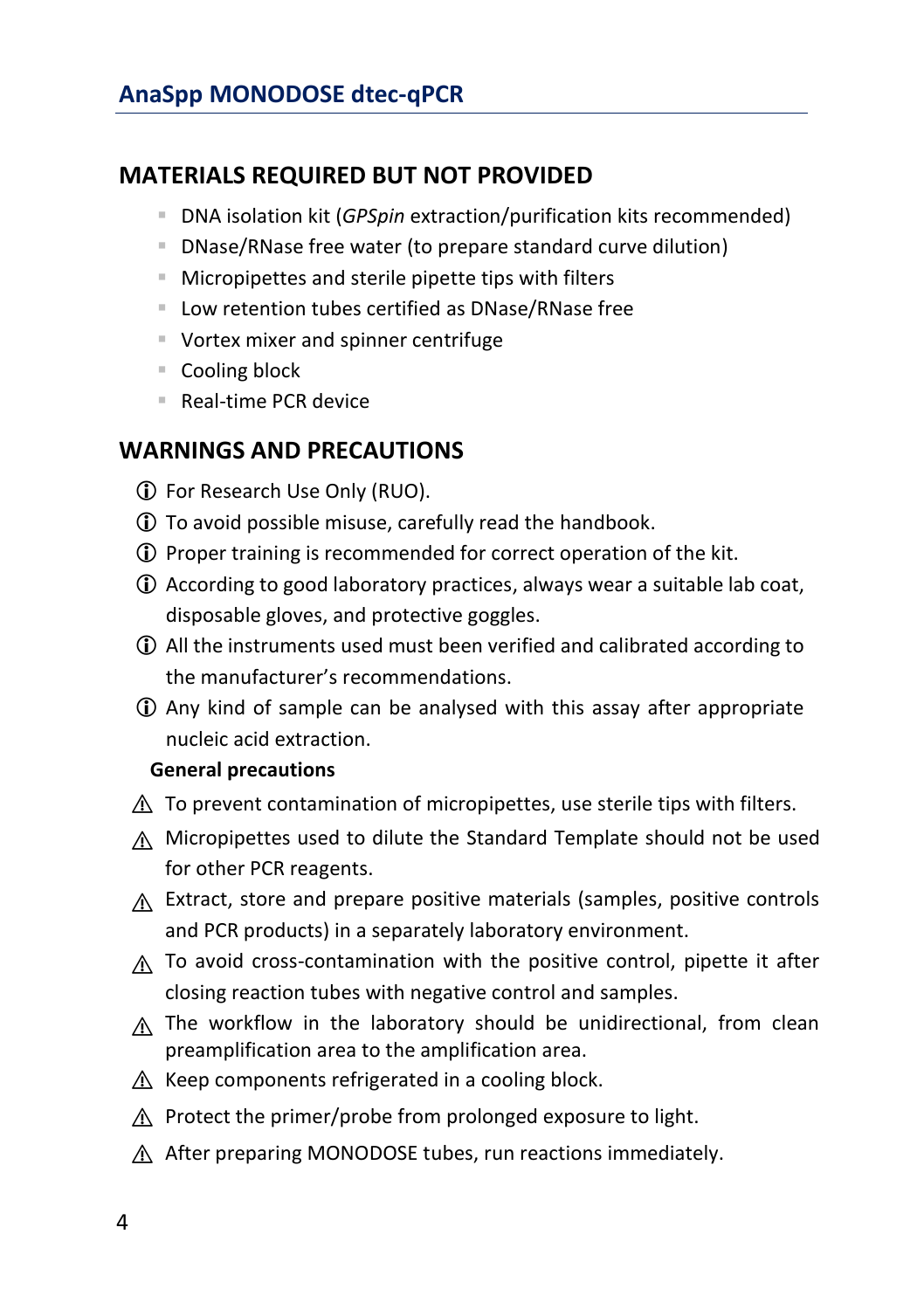

# **PREPARATION OF STANDARD CURVE DILUTION SERIES**

- 1) Pipette 900 μl of **DNAse/RNAse free water** (not provided) into five tubes and label as 2 to 6
- 2) Pulse-spin the **Standard Template** (RED CAP), reconstitute with 120 µl of **Template buffer** (BLACK CAP) and vortex thoroughly, label as num. 1
- 3) Pipette 100 μl of diluted **Standard Template** (RED CAP), into tube 2
- 4) Vortex thoroughly and pulse-spin
- 5) Change tip and pipette 100 μl from tube 2 into tube 3
- 6) Vortex thoroughly and pulse-spin
- 7) Repeat steps 5 and 6 with the tubes 4 to 6 to complete serial dilution



| .<br>Standard<br>₽<br>1⊒<br><b>Buffer</b><br>Template buffer                                                                                            | ᄅ<br>≓            | ᄅ                 |  |
|---------------------------------------------------------------------------------------------------------------------------------------------------------|-------------------|-------------------|--|
| <b>Standard curve dilution series</b>                                                                                                                   | copies/µl         | copies in $5 \mu$ |  |
| Standard Template (RED CAP)                                                                                                                             | $2 \times 10^{5}$ | $10^{6}$          |  |
| Tube 2                                                                                                                                                  | $2 \times 10^4$   | $10^{5}$          |  |
| Tube 3                                                                                                                                                  | $2 \times 10^3$   | $10^{4}$          |  |
| Tube 4                                                                                                                                                  | $2 \times 10^2$   | $10^{3}$          |  |
| Tube 5                                                                                                                                                  | $2 \times 10$     | $10^{2}$          |  |
| Tube 6                                                                                                                                                  | 2                 | 10                |  |
| Pipette 5 µl of template into each well for the standard curve according<br>to your plate set-up. The final volume in each gPCR reaction well is 20 µl. |                   |                   |  |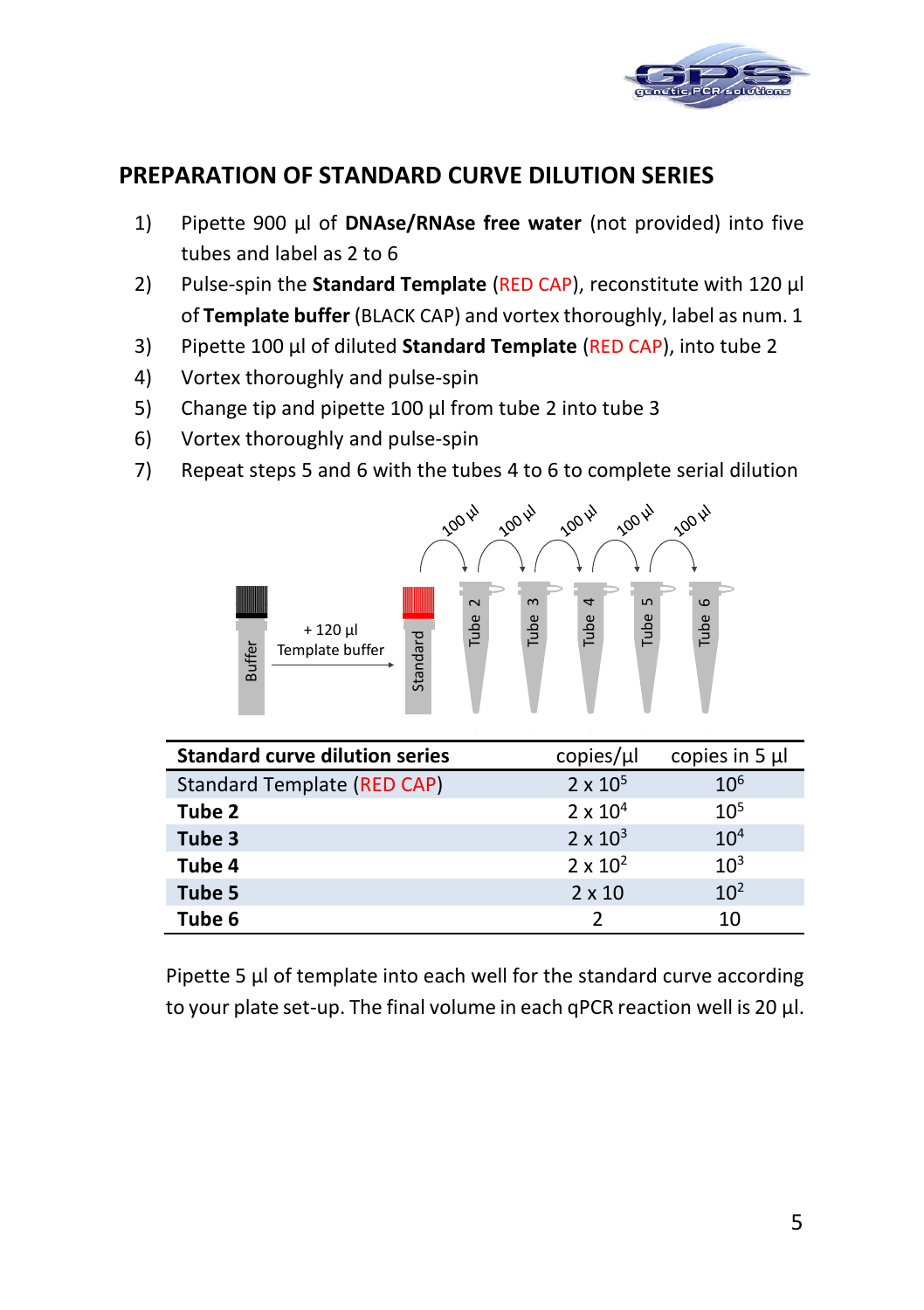# **PROTOCOL & AMPLIFICATION REGIME**

Add the desired volume of sample to each single tube ranging from 5  $\mu$ up to a maximum qPCR volume of 20 µl and, when needed, complete this final volume by adding DNase/RNase free water (GREEN CAP) (i.e., 7 µl sample + 13 µl water). Vortex thoroughly and pulse-spin. To determine the sample volume, please take into account the possible presence of inhibitors.

GPS™ reagents are **compatible with all real-time PCR thermal cyclers, glass capillary or plate based**. Plastic of the *Generic tube* is compatible with: StepOne™, StepOnePlus™, ABI 7500 Fast, LightCycler<sup>®</sup> 96, LightCycler® Nano, CFX96™, PikoReal™ 24-well, DNA Engine® systems, MiniOpticon™ 48-12 and Opticon® 2. For other devices, please, transfer the content of the MONODOSE (20  $\mu$ I) to appropriate tubes.

Take into account that the fluorescent signal must be collected by using the FAM channel for the target. If the Internal Control is added use the HEX channel. Probe includes a Dark Quencher which can be set up as any non-fluorescent quencher (NFQ) in the software. The use of a passive dye as ROX is not required.

|                       | <b>Step</b>                                                   | Time   | Temperature       |
|-----------------------|---------------------------------------------------------------|--------|-------------------|
|                       | Activation                                                    | 2 min  | 95 <sup>o</sup> C |
| <sub>/Cles</sub><br>₹ | Denaturation                                                  | 5 sec  | 95 °C             |
|                       | Hybridization / Extension<br>and data collection <sup>1</sup> | 20 sec | 60 <sup>O</sup> C |

1 Fluorogenic signal should be collected during this step by using the **FAM** channel for the target and by using the **HEX** channel for the Internal Control.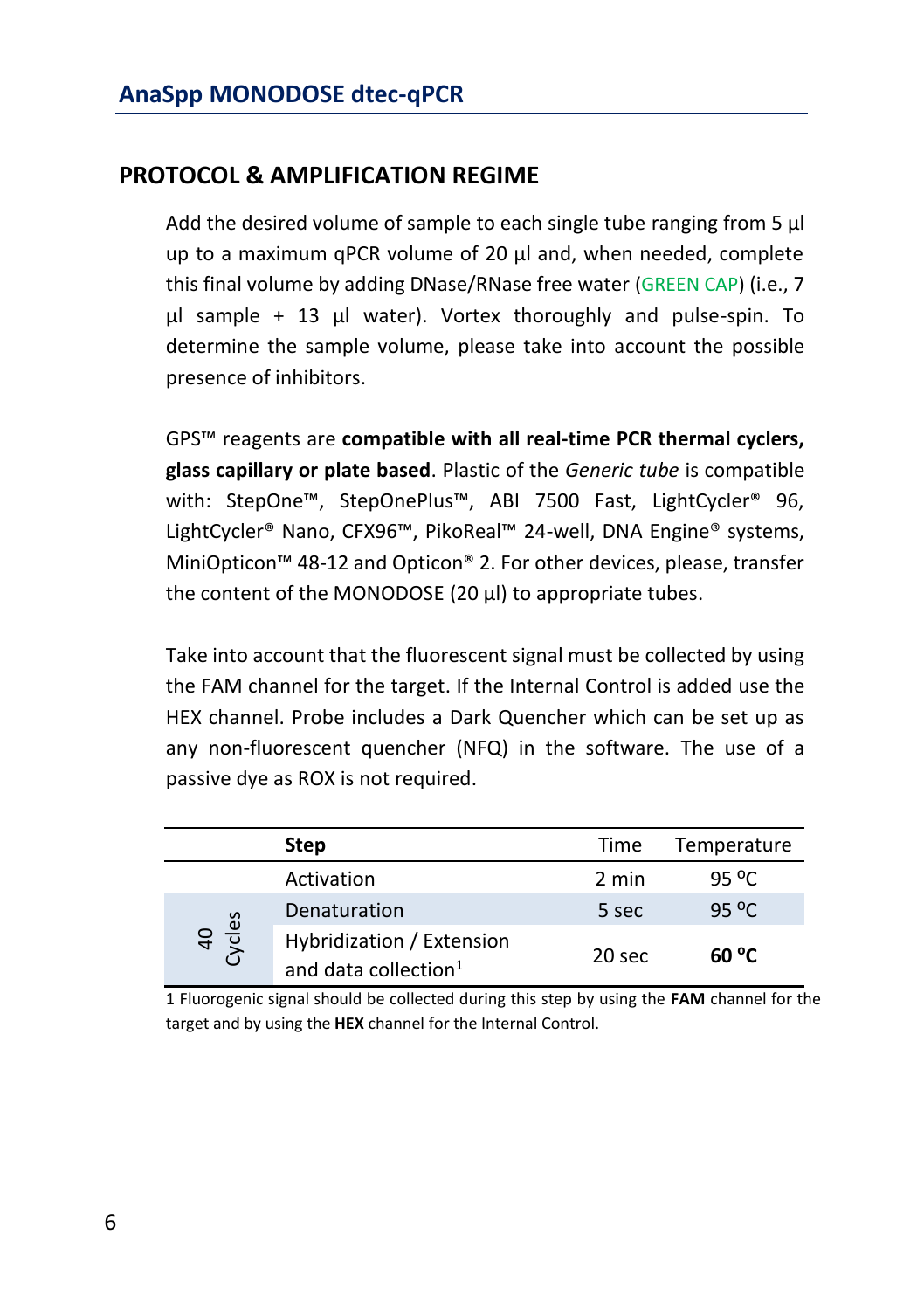

# **RECOMMENDED REACTION CONTROLS**

These qPCR reaction controls are recommended when considering the guidelines of ISO/IEC 17025 Standard. When setting-up your qPCR protocol, select the controls considered better suits your quality system.

**Negative Control** (Ctrl -): Add 20 μl of DNase/RNase free water (GREEN CAP) to one tube. Accordingly, this reaction should be negative. A positive result may be considered as a symptom of contamination in the water, making the test inconclusive. Water must be replaced.

**Positive Control** (Ctrl +): Prepare a standard curve dilution series as described above from the **Standard Template** (RED CAP). Add 5 µl of the Standard Template dilution (i.e., 2 x  $10^2$  copies/ $\mu$ l; Tube 4) to 15  $\mu$ l of DNase/RNase free water (GREEN CAP). A positive result indicates that qPCR setup is correct and works. If negative, the test should be carefully repeated after checking the thermal protocol.

**Sample Inhibition Control** (sIC): We recommend to run reactions in parallel to test possible inhibition effects of compounds (inhibitors) present in the sample matrix. Simply, to a reaction tube, add a known amount of **Standard Template** (RED CAP) (i.e., 2 x 10<sup>2</sup> copies/µl) together with the sample.

| Reagent                                                                             | Volume         |
|-------------------------------------------------------------------------------------|----------------|
| Standard Template dilution (i.e., 2 x 10 <sup>2</sup> copies/ $\mu$ l) <sup>1</sup> | 5 µl           |
| DNase/RNase free water (GREEN CAP)                                                  | $10 \mu$       |
| Sample                                                                              | 5 <sub>µ</sub> |
| <b>FINAL REACTION VOLUME</b>                                                        | $20 \mu$       |

1 Tube 4 of the curve dilutions series obtained from **Standard Template** (RED CAP).

An optimal result should show a positive signal, equal or higher (same or lower Ct) than these found for the Positive Control alone (tube 4,  $10^3$ ) copies). Inhibition may be total (negative result) or partial, observing a considerable increase in the Ct when compared to this of the Standard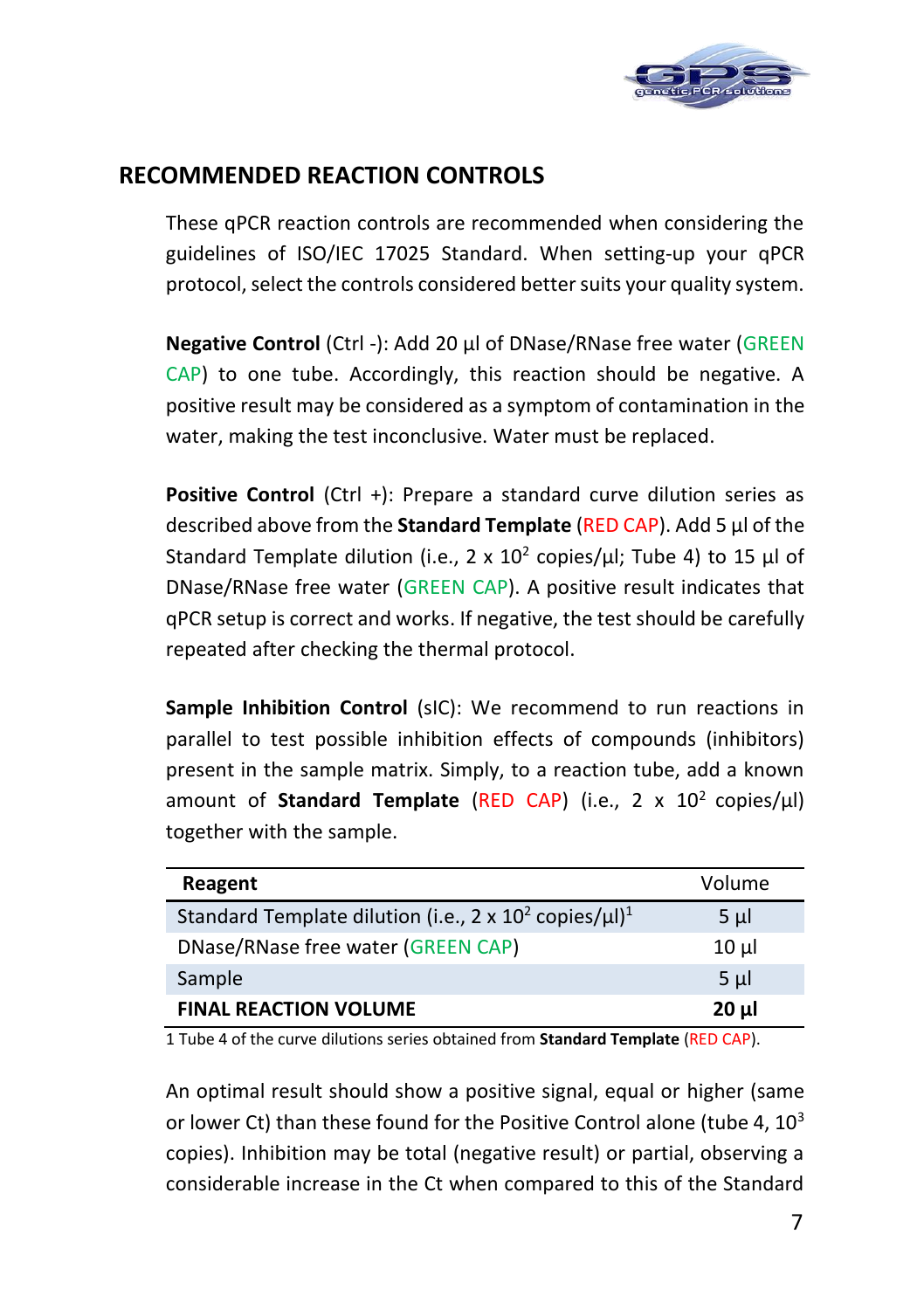Template dilution added. If inhibition is observed, a sample dilution to 1/10 may be recommended (if concentration is not close to detection limit). The sample inhibition control is external, allowing to check the inhibition on the main target of interest.

**Extraction Negative Control** (ExtCtrl -): Perform an extraction according to your extraction protocol without addition of sample. Add 5 μl of extraction negative sample to 15 µl of DNase/RNase free water (GREEN CAP). In this case, the test includes the reagents used in the extraction steps. If positive, when the **Negative Control** is negative, a contamination occurs during the extraction process. Extraction reagents must be discarded.

**Extraction Positive Control** (ExtCtrl +): Perform an extraction according to your extraction protocol adding the **Standard Template** (RED CAP), or nucleic acid material extracted from pure cultures into the first extraction buffer. The positive extraction control would include the effectiveness of the extraction method used. A positive result should be expected. If negative, extraction must be carefully repeated, or the extraction method replaced.

### **INTERPRETATION OF RESULTS**

The linear regression obtained from the logarithm of the copy number versus Ct gives both constants Y-intercept and slope of the standard curve (equation 1). The number of copies in the sample can be calculated based on the regression (equation 2).

$$
Ct = Y \text{ intercept} + \text{Slope} \times \log(\text{copy number}) \tag{1}
$$

Copy number = 
$$
10^{\frac{(Ct - Y\text{ intercept})}{Slope}}
$$
 (2)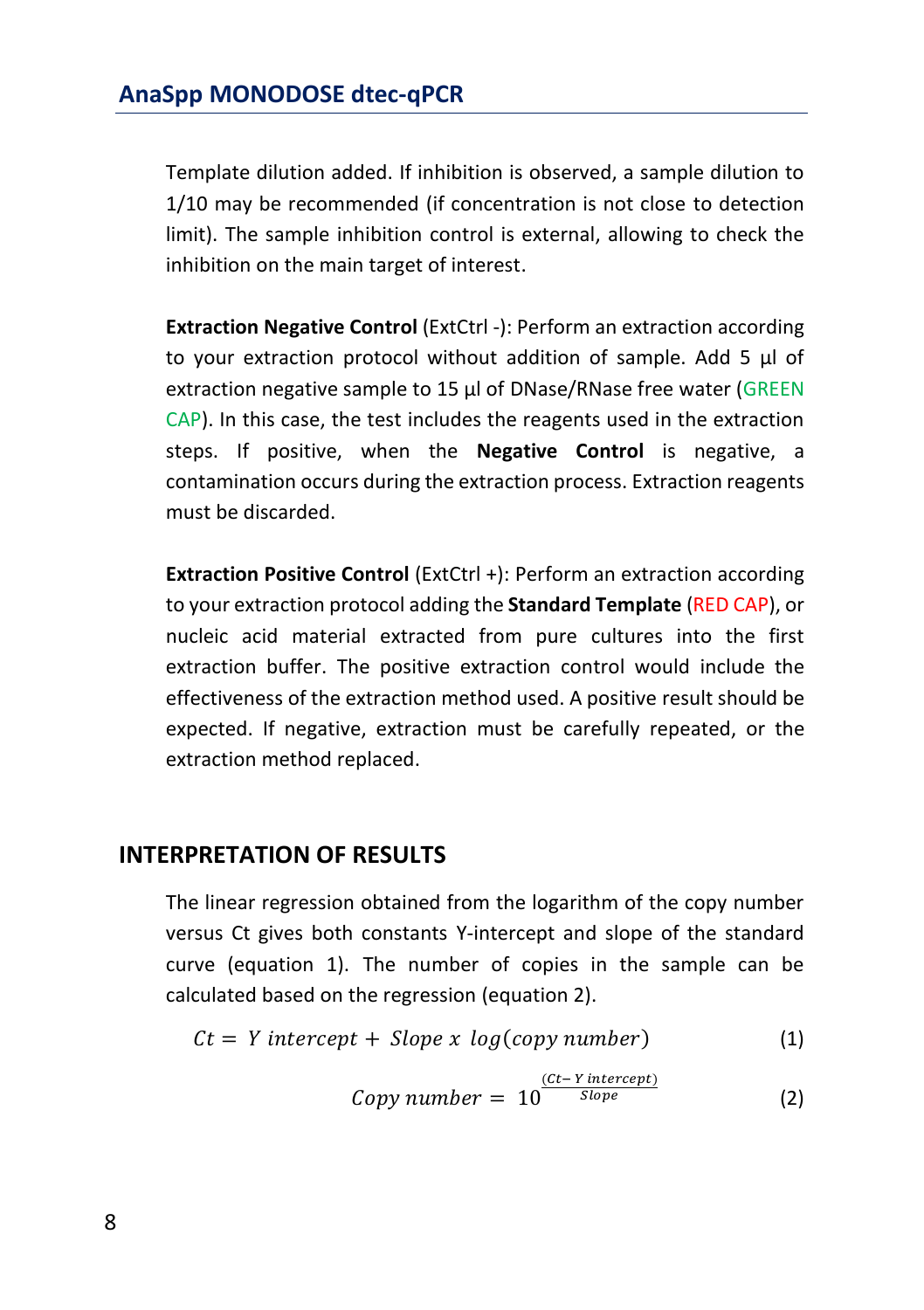

To obtain the sample quantification directly from the device, the Standard dilution series must be defined in the software of your qPCR device as Standard with the specified copies for each dilution (see PREPARATION OF STANDARD CURVE DILUTION SERIES). Standard curve can be defined as total copy number or copies/µl.

To refer the values obtained with qPCR to the sample material, please take into account the elution volume after extraction, the sample volume processed, and any dilution performed.

| <b>Ctrl</b> | $\,^+$<br>E | Sample    | IC/sIC    | ExtCtrl   | Interpretation                   |
|-------------|-------------|-----------|-----------|-----------|----------------------------------|
|             | $+$ / -     |           | $+$ / -   | $+/-$     | PCR reagents contaminated        |
|             |             |           | $+$ / -   | $+/-$     | <b>Experiment fails</b>          |
|             | $\ddot{}$   |           | $+$ /     | $\ddot{}$ | Contamination at extraction step |
|             | $\div$      |           | $\ddot{}$ |           | <b>Negative sample</b>           |
|             | $\ddot{}$   | $\ddot{}$ | $+$ /     |           | <b>Positive sample</b>           |
|             |             |           |           |           | <b>PCR</b> inhibition            |

Key symbols + and - : amplification does or not occur, respectively.

In MONODOSE format a slight amplification could be observed (<10 copies).

### **VALIDATION METHODS**

All batches are calibrated with a standard curve from  $10<sup>6</sup>$  to 10 copies with our Standard Template. Diverse parameters are evaluated: Ct, slope, R <sup>2</sup> and efficiency. All this information is available in the **Quality Certification** provided to the customer by GPS™.

# **CONTACT INFORMATION**

For any question and technical support, contact [support@geneticpcr.com.](mailto:support@geneticpcr.com) For quotes, orders, or new target designs, please contac[t orders@geneticpcr.com.](mailto:orders@geneticpcr.com)